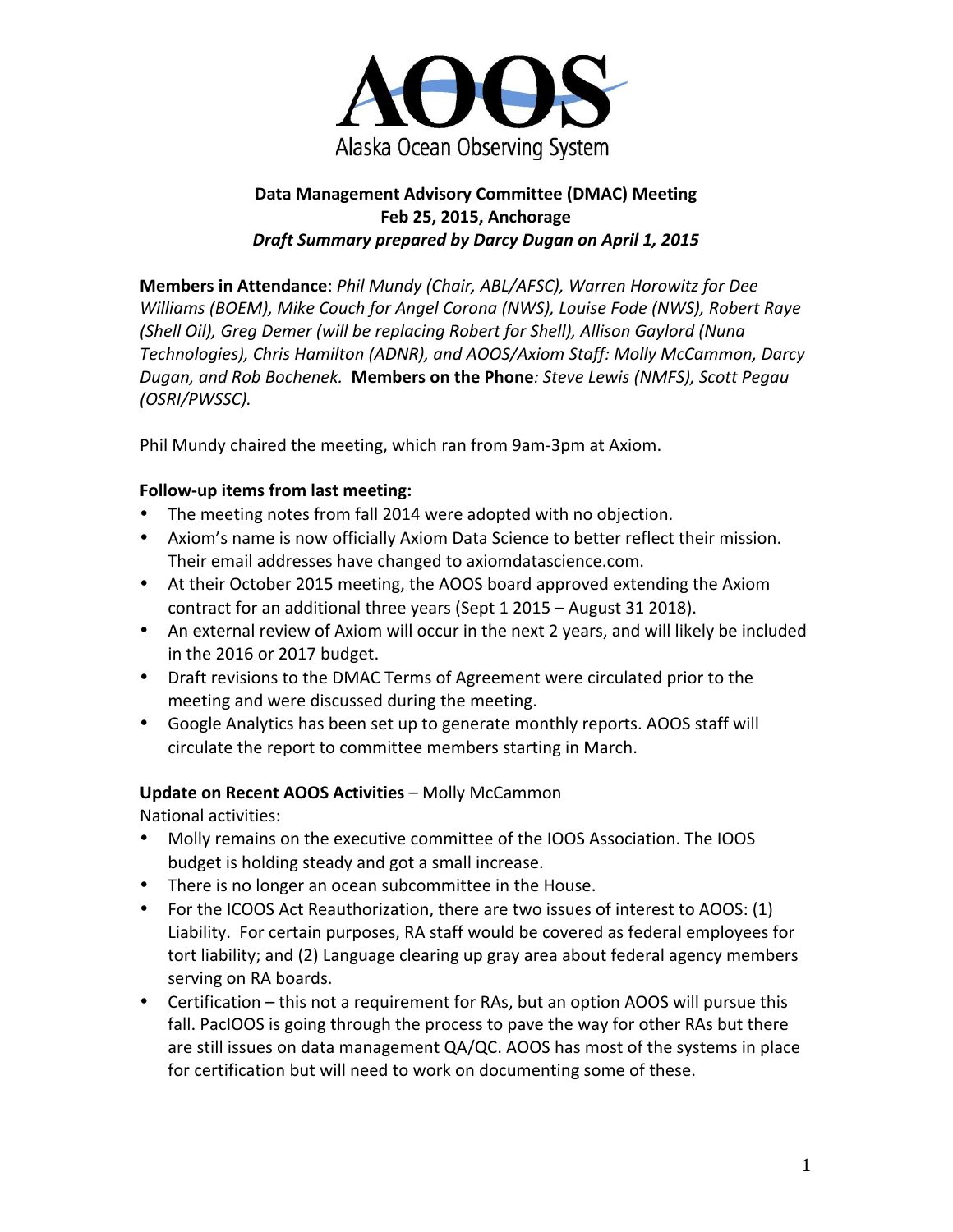- Arctic Observing AOOS' two priority areas are Southcentral and the Arctic. AOOS is on a number of planning teams for the Arctic. Molly thanked Phil for being a vocal supporter of AOOS and communicating about AOOS resources within NOAA Fisheries.
- New proposals: AOOS/Axiom is participating in the Arctic Marine Biodiversity Program (AMBON) and Axiom is participating in another of the MBONs. AOOS/Axiom will also be part of a new project called MARES: the Marine Arctic Research Ecosystems Study. This is a multi-agency program funded by BOEM, NASA, USGS and others, with the focus on the eastern Alaska Beaufort and western Canadian Beaufort. Total funding is unknown.
- An FFO just came out from NSF to compete for the ACADIS (NSF's Arctic data) system, and AOOS has been approached by multiple groups to partner.
- Molly is working with Scripps on a Pacific OOS workshop on anomalies.
- Molly is on a national task team to establish an animal telemetry network. The initiative is co-funded by the IOOS national office and the Office of Naval Research and has been focusing on governance of the network and roles and responsibilities of players. There is no commitment from NOAA yet, but the plan is to house the network within the IOOS program office.

### Alaska Activities:

- Gulf Watch Alaska is going strong and provides an excellent example of data sharing within the Research Workspace. AOOS houses all the data from the monitoring projects.
- The  $10^{th}$  Anniversary Film Contest was a big success. 32 films were submitted and AOOS has been highlighting them at venues across the state. An upcoming event at the Beartooth will be on March  $28<sup>th</sup>$  in collaboration with Alaska Geographic.
- Molly is on the steering committee of the NWAB Science Program, which has \$750K for this year. \$200-300K have been allocated to ocean/coastal projects this summer. There is an ocean and coastal subcommittee figuring out how to spend the money.
- AOOS had 2 new positions on the street this winter. Holly Kent is the new program coordinator and will start March 23<sup>rd</sup>. The Operations Director position is still under consideration. Axiom is hiring a new data coordinator position.
- Axiom is working on a beluga sightings database with funding from NMFS; it is not yet public, but almost complete.
- BOEM is planning a lease sale in Cook Inlet. There is currently a push to get Cook Inlet data together.

### **DMAC Terms of Reference** – discussion led by Phil Mundy

The DMAC Terms of Reference have not been updated since 2004. The committee went through the document and proposed changes, to either clarify responsibilities or update various sections.

### Committee Action: Set review period for terms of reference draft: Monday, March 30.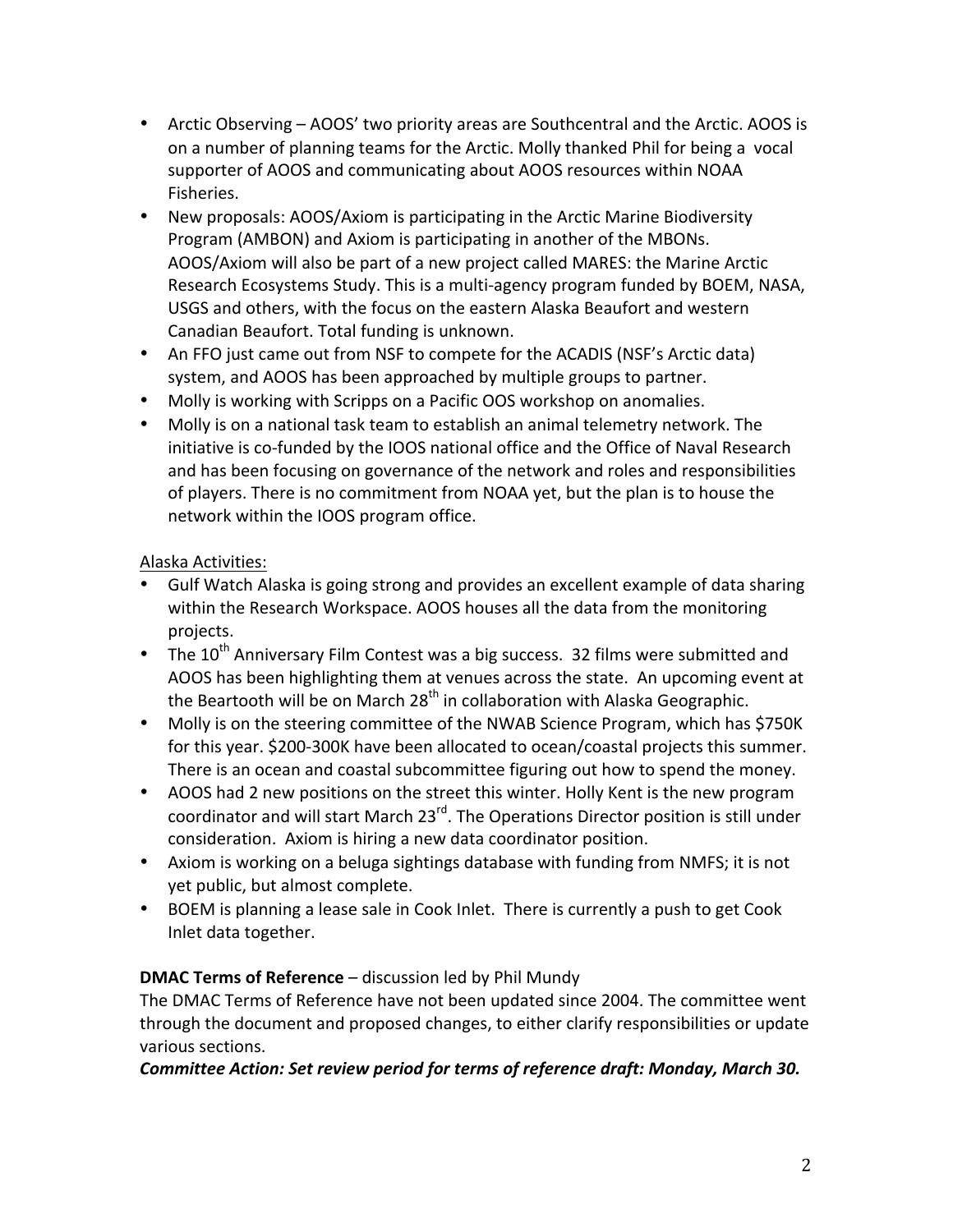The committee adopted the interim terms of reference subject to final editing and comments by the committee and ultimately, the AOOS Board. **Motion**: Steve Lewis. Second: Scott Pegau. Passed Unanimously.

#### **Committee Member Updates**

**Scott Pegau, OSRI/PWSSC:** The hydrological modeling in PWS that OSRI and AOOS sponsored is fairly mature and has produced two model varieties. Scott is interested in AOOS serving up climatologies - monthly average air and water temp information. The atmospheric data is available through the Western Region Climatological Center, and further averages can be created or simply downloaded from the NDBC or Tides and Currents website.

**Suggestion for Axiom:** Add climatologies to AOOS. Rob suggested Will or Luc could help with this.

**Steve Lewis, AK Fisheries Science Center**: There is a new bathymetry project for the entire Alaska EEZ with 5 million multi-beam points. Also, ShoreZone imagery/video is complete, converted to mp4, and uploaded to YouTube with the help of Axiom.

**Warren Horowitz, BOEM**: The SEIS for the Chukchi has been published and is awaiting a court decision in March. If approved, industry is planning to work in the Chukchi this summer. The Cook Inlet lease sale is certain, and BOEM will hire a contractor to do the EIS. Data is being gathered and it would be good opportunity for AOOS to work with BOEM. BOEM has a new studies interface called GEOESPIS that contains all BOEM studies and reports going back to the 1970s. You can search by study name or geography. The prototype is available for testing if people are interested. BOEM is also developing links to some of the data at NODC.

The BOEM sea ice forecasting study was going to help pay for HR radar operation and maintenance (to supplement AOOS funds), but funding for the project fell through so they no longer have the money. The Cape Simpson HF radar was funded through CIAP and that funding is going away too. The Cape Simpson radar is a unique system and extremely important since it can reach all the way from the Western Beaufort to Point Lay. Shell is helping close the HF radar funding gap for this year, and Warren hopes to move forward with the ice forecasting study next year and pick up the radar again.

BOEM will conduct a dye study this summer, releasing dye into the water to resemble an oil spill. There will be a carbon glider study at the same time. Warren also mentioned an ice drifter study starting in March and suggested getting in touch with Jeremy Kaspar and Andy Mahoney. Warren also has HF radar data on surface currents. He is interested in CTD data, which Axiom will have eventually through BASIS surveys. **Suggestion for Axiom:** Get HF radar from Warren. Also let Warren know when BASIS CTD data is ready.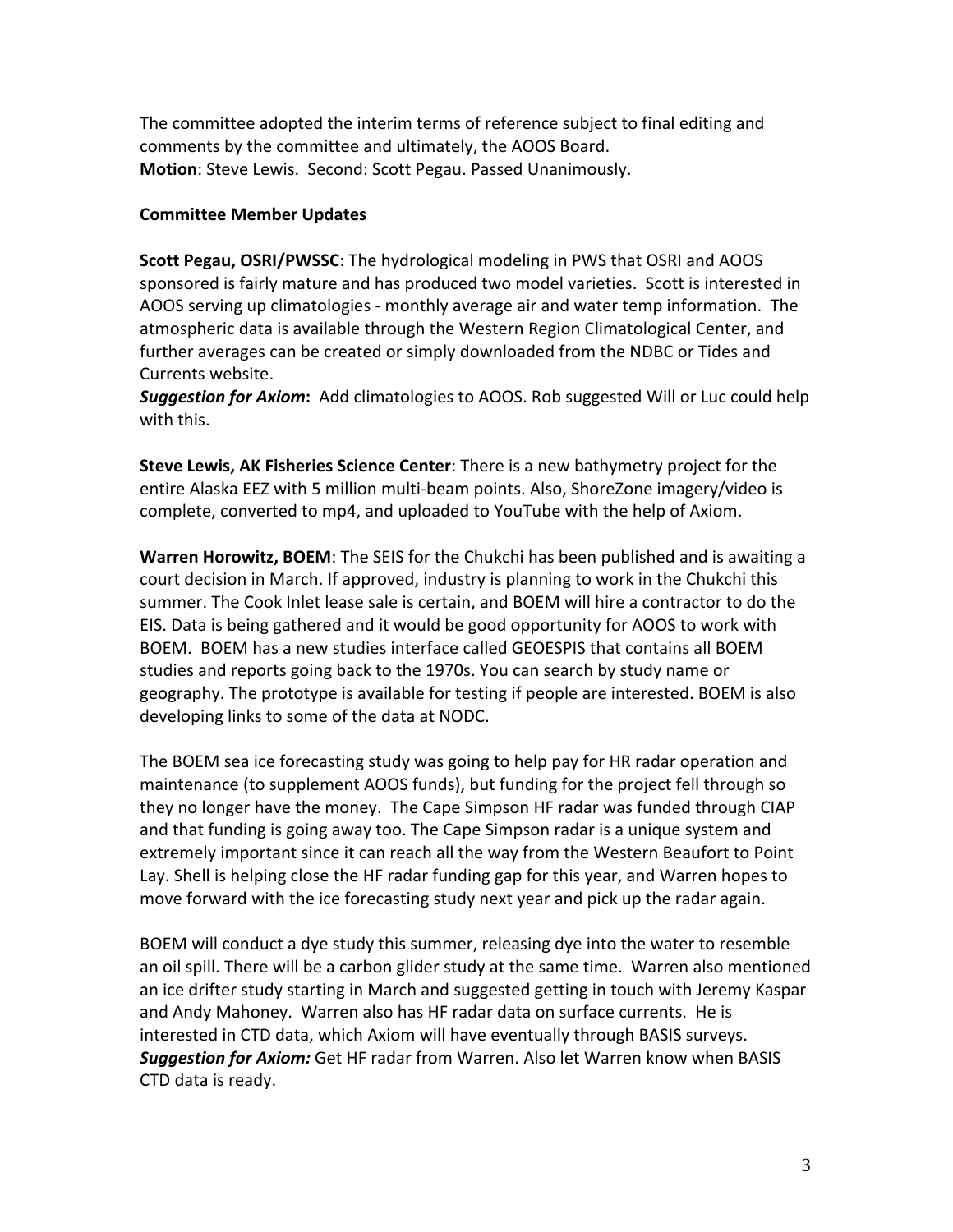**Allison Gaylord, Nuna Technologies**: Permits are underway for a fiber optic cable to come ashore in the Arctic in the next two years. Allison has been involved in a CIAPfunded mapping effort for late 2016, creating a detailed wetlands map and producing ground validation via GPS for a high-res DEM. This is for a concentrated area 1000 sq km around Barrow, and should be helpful for flooding and inundation products. The team includes UAC Science, Umiat, NSB, Univ. of TX, UC Boulder, UAF, and Univ. of MN. Allison also reported on a coastal working group for the North Slope comprised of the Arctic LCC and others that has been under discussion but hasn't formed yet. Allison has been somewhat involved in ADIwg but not as closely as past years. Nuna Technologies is working on a translator for metadata and data entry, and is heavily into the documentation phase. Erika Key will be leaving NSF and requested a machine-readable standard for the location of instruments funded by NSF. The information will be available for review sometime soon. It will also include last min information on ship tracks for NSF funded research, which usually come from Renée Crane. Allison is happy to share a GeoDatabase.

**Suggestion for Axiom**: Look into putting the historical part of the NSF instrument database into the AOOS Research Assets map.

**Louise Fode, National Weather Service** – The NWS was hoping to get extra funding for installing new observations last fall, with the highest priorities being water level sensors. They did receive funding and are now working with NOS to get higher level stations in Norton Sound, and with AOOS on other types of water level stations or sensors across Alaska. In addition, NWS is trying to further invest in observations in general, and is hoping to expand and replace outdated land based sensors. This includes the lightning detection network, which is owned by the Alaska Fire Service. The network needs improvements for detecting lightning over water, which is relevant to mariners and the oil industry.

The NWS is also trying to transition some of the upper air observations currently launched by humans to 'autosonde', which is an automatic balloon release system.

In terms of data management, the NWS' web services in Alaska are all run locally but will soon be transitioned to national headquarters. Most of the data processing and some of the maps will still be generated in Alaska, but national headquarters will handle a lot of the data and there will be changes to the websites.

**Suggestion for Axiom:** Put NWS ice forecast on mobile app since NWS isn't allowed to have mobile apps.

**Suggestion for Committee members:** Right now everything currently provided by the Alaska NWS region will be switched over to the national office. Some tools or pages on the NWS may get dropped unintentionally. If you are interested in a particular product or tool, email Louise and she will help make sure it gets picked up by headquarters.

**Gregg Demer** – no report at this time.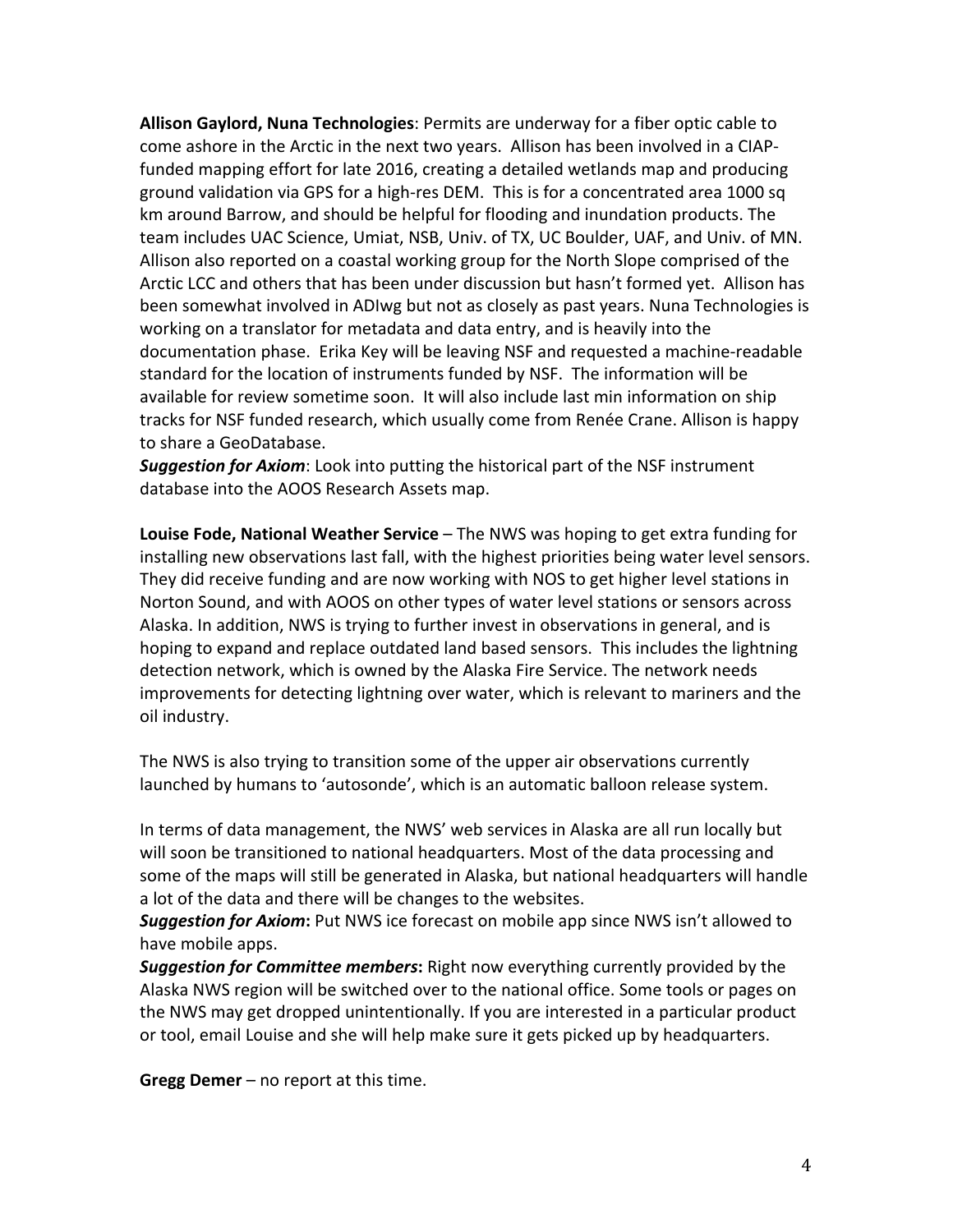**Phil Mundy, TSMRI, NOAA**: Directives from federal executive orders, OMB, and OSTP on metadata management have finally made it to NOAA. By July, everyone will be required to have metadata records for their data. Data.gov is up and running with over 800 metadata records from TSMRI under the keyword "AUKE". This is a big initiative, requiring researchers within a year of July to link data that's been around for more than one year.

Phil has watched a big push for Arctic data, from Norway's centralized "Strategic Initiative Arctic" to Russian data from ice flows, and now the Japanese and Chinese developing Arctic data agencies. A lot more data will be generated in this region as international entities begin to wrangle with fisheries management. SAON is now part of the IASC data committee and wants to do an inventory of Arctic monitoring. They are working on comprehensive list and will run it by NASA. This may be of interest to AOOS.

**Robert Raye, Shell** – was gone for this portion of meeting, but had previously noted the *following in discussion*: The University of Washington USAIDP is deploying its first round of ice beacons in the next 30 days, and planning a lot of fieldwork. Robert also mentioned there will be webcams on buoys in Chukchi this year, providing one snapshot per hour. Louise mentioned some of NDBC's buoys have cameras too.

## **Data Portal Update – Rob Bochenek**

### Cyber infrastructure progress:

All AOOS systems have been transitioned to HTML 5. The next step is a new generation HTML5 allowing users to fly through the ocean in 3D. Axiom is also working on a process allowing users to find real-time data and immediately compare it with models.

### Updates

- There are new advanced search options in the AOOS data portal and you can now apply filters using time, geography, and method of access.
- BASIS datasets from NOAA are almost ready for public view.
- The first iteration of the Bering Sea SubNetwork subsistence harvest data was made public last fall.
- The Cook Inlet beluga observation portal is nearly complete but not released yet.
- The Bering Sea seabird vulnerability assessment is still wrapping up.
- Major progress has been made on the RUSALCA zooplankton data (Russ) Hopcroft's 30 year time series of zooplankton).

### Partners for shared cyber infrastructure approach:

Developing functional standalone DMAC systems is laborious, time consuming and expensive. IOOS regional associations are similar to one another in that their DMAC systems must meet IOOS DMAC requirements and each regional association must support the local needs of their constituents. Sharing DMAC personnel, expertise, and cyberinfrastructure across several regional associations has the following tangible benefits: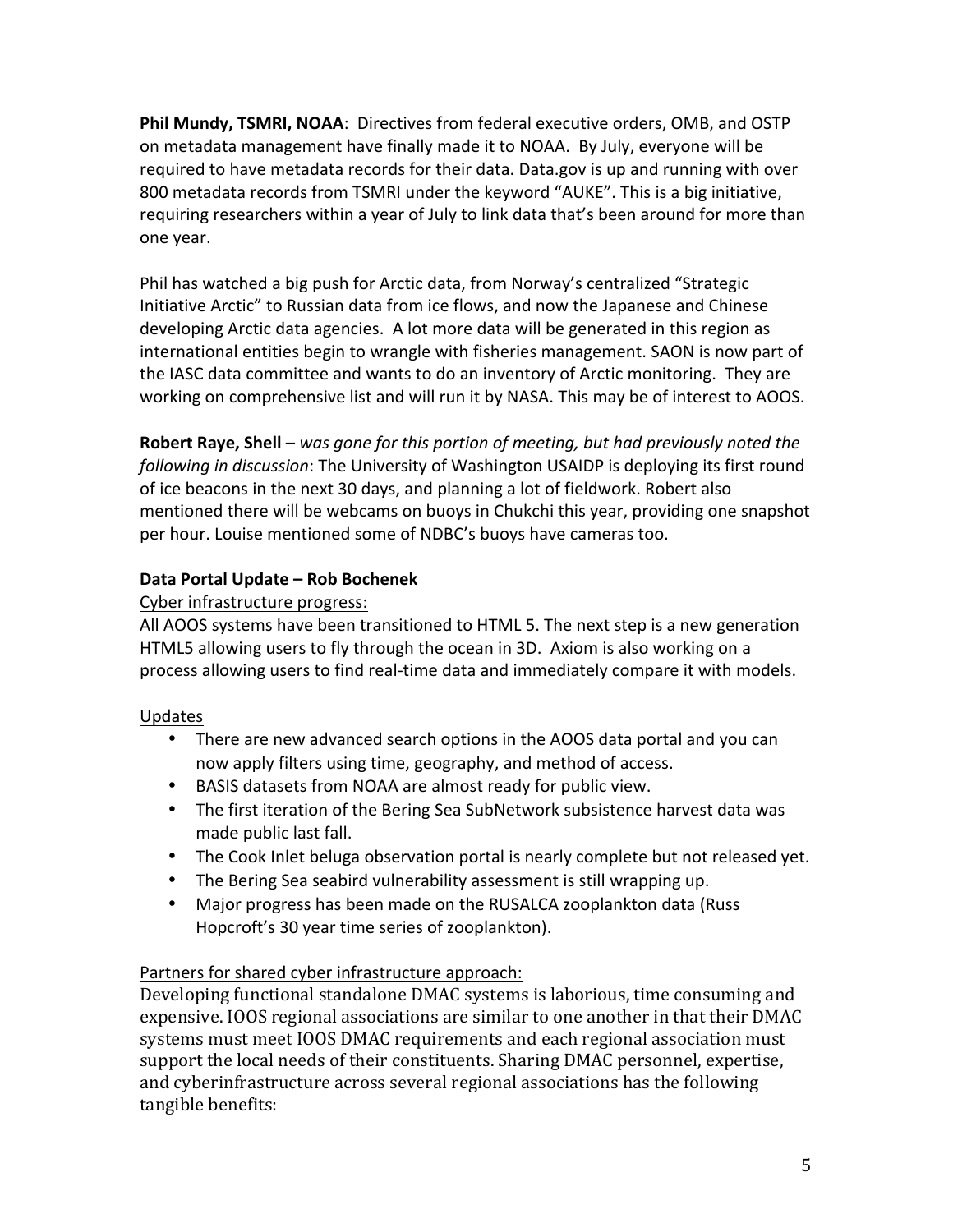- Reduced Costs Support and upkeep of a single DMAC system instance leveraged across several partners is more cost effective than support and upkeep of several stand alone systems. Dividing the cost of general infrastructure costs among several partners frees up funds for additional activities and advanced DMAC capabilities.
- Accelerated System Development Collective system development allows individual partners to fund specific functional system improvements that can be seamlessly leveraged across the collective. New partners are also provided with immediate access to a mature, IOOS-compliant, technologically-advanced DMAC system.
- Increased Performance Pooling resources for cyberinfrastructure enables Axiom engineers to cost effectively build systems that have orders of magnitude higher performance capabilities and higher availability than stand-alone DMAC stacks.
- Consistent Interfaces and Tools for Users The ocean-data user community is presented with a consistent set of tools and interfaces as they move between regional association portals, thereby reducing frustration and increasing the utilization of data.

Axiom partners include USGS (Woods Hole, Santa Cruz, CIDA); SWFSC through CenCOOS; AXYS (private sensor manufacturer); NFWF (east coast Hurricane Sandy program), and the Marine Mammal Commission

Data management support for integrated research campaigns:

Rob provided a demo of the current Research Workspace. A large number of programs are now using the Research Workspace, including Arctic EIS, RUSALCA, Arctic MBON, SW/SE MBON, EVOS Gulf Watch/Herring Programs, PacMARS/DBO, and MARES. AOOS/Axiom determines the cost to these programs based on what data management requirements/support are needed. If the project wants specialized products then the cost is higher. Overall, the Research Workspace is much cheaper than the standard data manager, and the centralized approach means data is retained indefinitely. Rob emphasized that purchasing even just one month of Axiom's time can help maximize the use of the Research Workspace. IOOS now has a gateway to Research Workspace, along with AOOS and CenCOOS.

# Axiom plan for next 6 months

- New capabilities for visualization and analysis of biological/physical parameters
	- $\circ$  4D data sets
	- o Applications for RUSALCA, Seward Line, DBO, and BASIS datasets
	- $\circ$  Convergence upon NetCDF for archiving sensors, gliders, profiles, etc.
	- o Coordination with OBIS-USA for convergence upon Darwin Core schema for biological  $data -$  IOOS biological data feeds
- AOOS Mobile/Lite simplified interfaces for users and smart phones